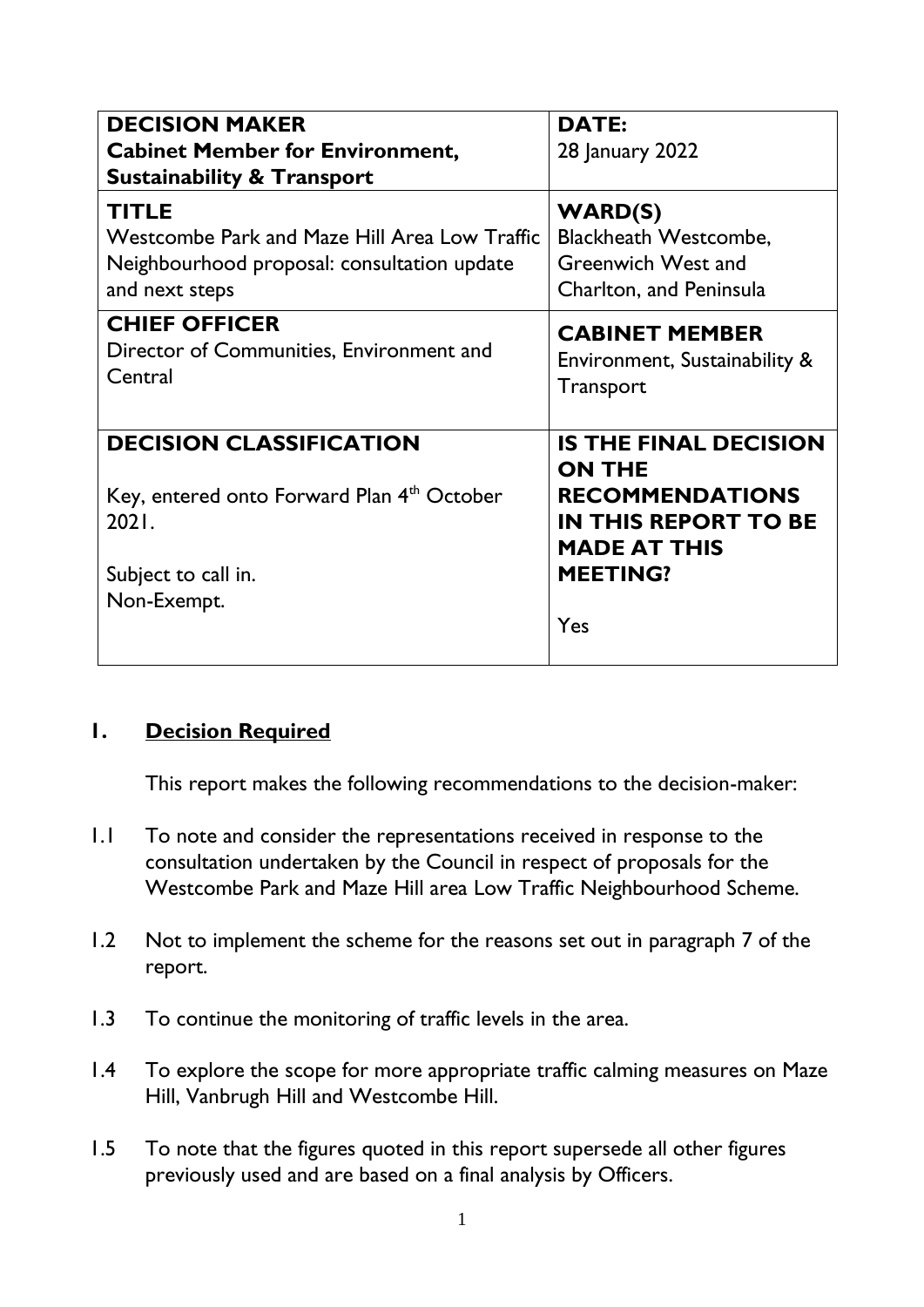*Signed………………………………………………………………… Councillor Sarah Merrill, Cabinet Member for Environment, Sustainability & Transport*

#### **2. Links to the Royal Greenwich high level objectives**

- 2.1 This report relates to the Council's agreed high-level objectives as follows:
	- *A Healthier Greenwich*  The Royal Borough's Local Implementation Plan for transport sets out the role of transport in addressing these challenges and creating a 'Healthier Greenwich', particularly by increasing active travel.)
	- *A Safer Greenwich* The Royal Borough's Local Implementation Plan for transport sets out the role of transport in helping to ensure people feel safe and secure in our streets.
	- *A Cleaner, Greener Greenwich* This objective includes measures to "Take action to improve air quality, encourage renewable energy and green choices in the Borough".

#### **3. Purpose of Report and Executive Summary**

- 3.1 This report considers responses received following engagement and consultation on proposals for a Low Traffic Neighbourhood (LTN) scheme covering the Westcombe Park and Maze Hill area.
- 3.2 In summary, the report details the engagement approach, reponses received, and recommendations relating to the proposed scheme, for consideration by the Cabinet Member for Environment, Sustainability & Transport

#### **4. Introduction and Background**

4.1 The intention of LTNs is to create better places to walk and cycle, improve road safety, reduce congestion, and improve air quality. However, their impact must be considered within the context of the wider area to deliver a fairer and more equitable scheme alongside other LTN aims. They use barriers, such as

planters, bollards or cameras to stop through traffic. Residents and businesses can still access their homes and premises by car but they may have to take a slightly longer route.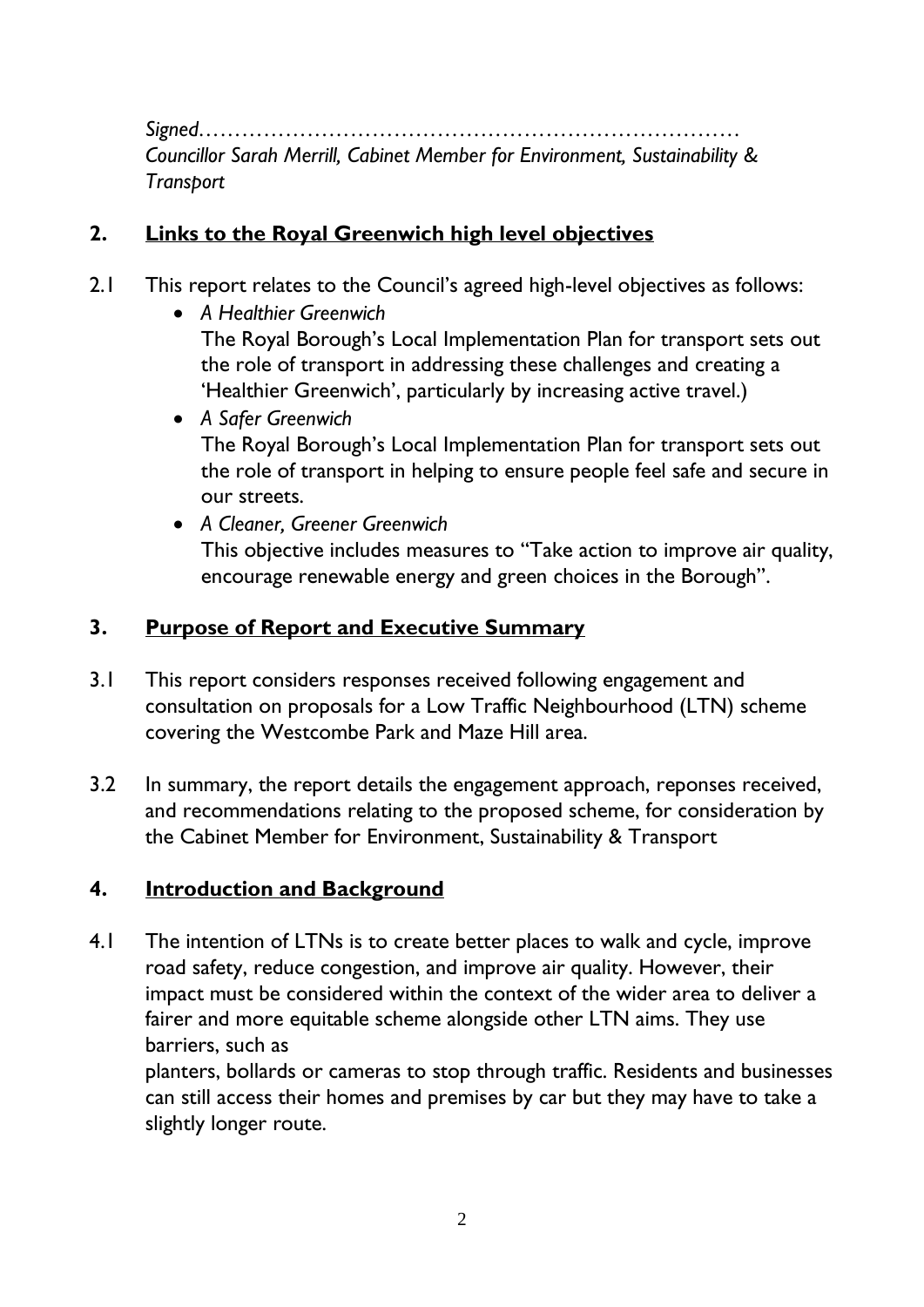- 4.2 An on-line consultation platform known as CommonPlace was used to consult on the Westcombe Park and Maze Hill area LTN proposals between 5 February 2021 and 8 March 2021.
- 4.3 This platform allowed residents, other stakeholders and statutory consultees to provide feedback on the proposals and indicate preferences on the operation of the scheme, in terms of time and day of operation, as well as their preferred method of enforcement. This consultation is summarised further in Section 8 of this report. The hard copy version of the consultation document is reproduced as Appendix B of this report.
- 4.4 Following feedback from some residents, improvements have already been made in Vanbrugh Hill which consist of extra regulatory signs, warning signs and road markings to deter overtaking, as well as an increased amount of 20mph warning signs/road markings to reinforce the speed limit.
- 4.5 Officers are also exploring the option to provide a formal pedestrian crossing in Vanbrugh Hill, to provide a safer crossing point for pedestrians as well as reducing the speed of vehicles. As an interim measure minor works to improve existing infrastructure, including tactile crossings and the removal of street furniture as well as narrowing of junctions to improve pedestrian safety, have taken place.

## **5. Available Options**

- 5.1 The options available following the analysis of comments received for the scheme are to:
- 5.2 Option 1 Proceed with the scheme proposals outlined in the initial engagement.
- 5.2 Option 2 not proceed with the scheme proposals outlined in the initial engagement, and explore the scope for more appropriate traffic calming measures on Maze Hill, Vanbrugh Hill and Westcombe Hill. To continue the monitoring of traffic levels in the area.

#### **6. Preferred Option**

6.1 The preferred option is Option 2, not proceed with the scheme proposals outlined in the initial engagement, and explore the scope for more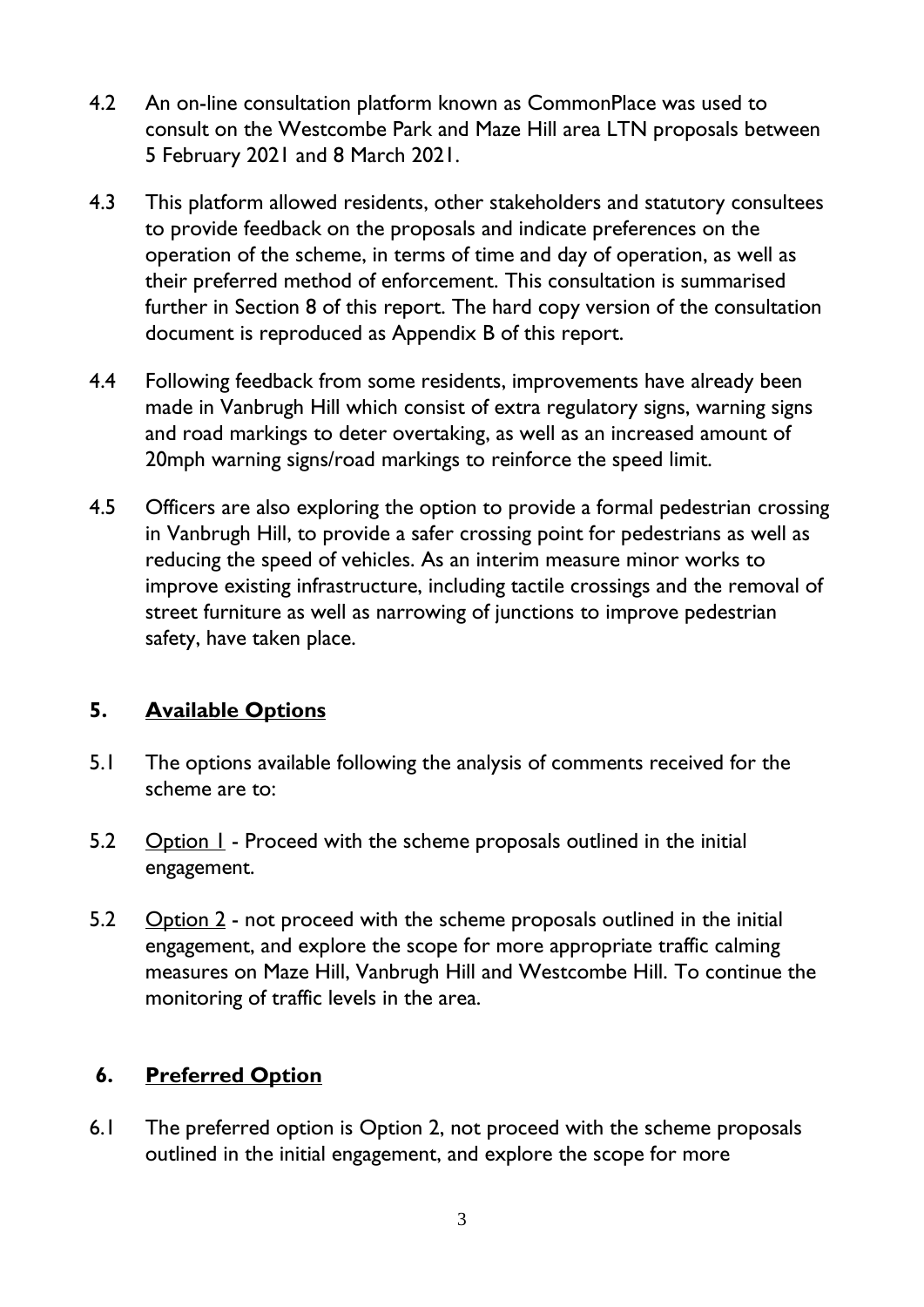appropriate traffic calming measures on Maze Hill, Vanbrugh Hill and Westcombe Hill. To continue the monitoring of traffic levels in the area.

#### **7. Reasons for Recommendations**

- 7.1 The response to the consultation and other engagement (including Petitions) set out in Section 8 below, suggests a significant level of concern about the scheme. Analysis of free text responses suggests this concern is primarily related to:
	- o potential traffic-related impacts; and
	- $\circ$  the potential for exemptions, for residents and/or groups with specific needs.
- 7.2 Having analysed the consultation responses, officers consider that appropriate traffic calming measures on Maze Hill, Vanbrugh Hill and Westcombe Hill would potentially address specific issues on those roads identified during the consultation, including inappropriate HGV traffic.
- 7.3 The most frequent concerns raised within the consultation comments include:
	- o Displacement of traffic and pollution onto main roads
	- o Cutting off or causing longer journeys to local amenities/services
	- o Displacement of traffic and pollution onto other local roads
- 7.4 Continuing to monitor traffic levels would allow the Council to assess the impact of external changes on streets in the area, in particular, the effect of changes to the road network in neighbouring areas and changes to travel patterns due to the Pandemic and subsequent recovery. Any traffic management that might be considered in the future, as a result of monitoring, would be brought forward as a new proposal.
- 7.5 The consultation undertaken by the Council provided important information about the local community's views, to consider alongside the other factors set out in this report. Officers' recommendations, as set out in this report, seek to balance this difficult range of views and other issues relevant to the proposals, after careful consideration, while recognising that it is for the decision-maker in this case to carefully consider and weigh up these range of views and other issues in making their decision to proceed with either Option 1 or Option 2 as set out in this report.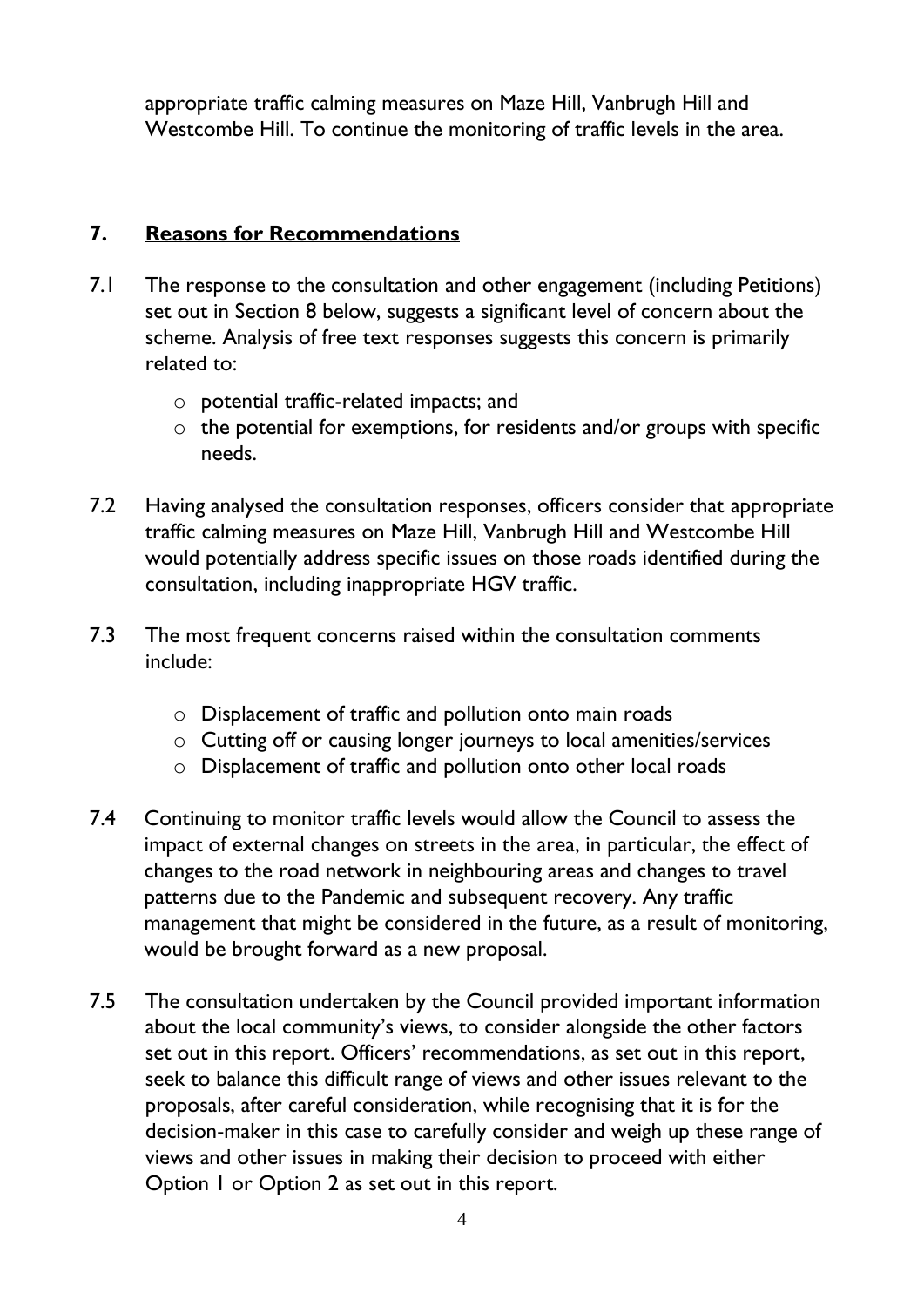#### **8. Consultation Results**

- 8.1 Consultation on a Low Traffic Neighbourhood (LTN) in the Westcombe Park and Maze Hill Area took place between  $5^{\text{th}}$  February and  $8^{\text{th}}$  March 2021. A letter, with an accompanying map, was sent to 6,000 addresses. Residents were asked to complete the survey online via the Commonplace consultation website. The consultation asked residents for their views on four proposed modal filters. They were asked if they thought levels of through traffic had increased in their area, if the modal filters were in right locations, what times they thought cameras should operate from, and questions about the modes of transport they use and how they thought a LTN could be of benefit. Feedback showed significant levels of opposition expressed. Fifty five per cent (55%) of respondents within the area disagreed or strongly disagreed with the proposals as shown in the table below.
- 8.2 3,063 comments were received through the CommonPlace system<sup>1</sup>. 2,267 (74%) of these were from within the scheme area.

<sup>&</sup>lt;sup>1</sup> This figure is slightly lower than readers may see on the Commonplace portal, as our dataset has been cleansed to remove things like blank responses, which the website automatically counts.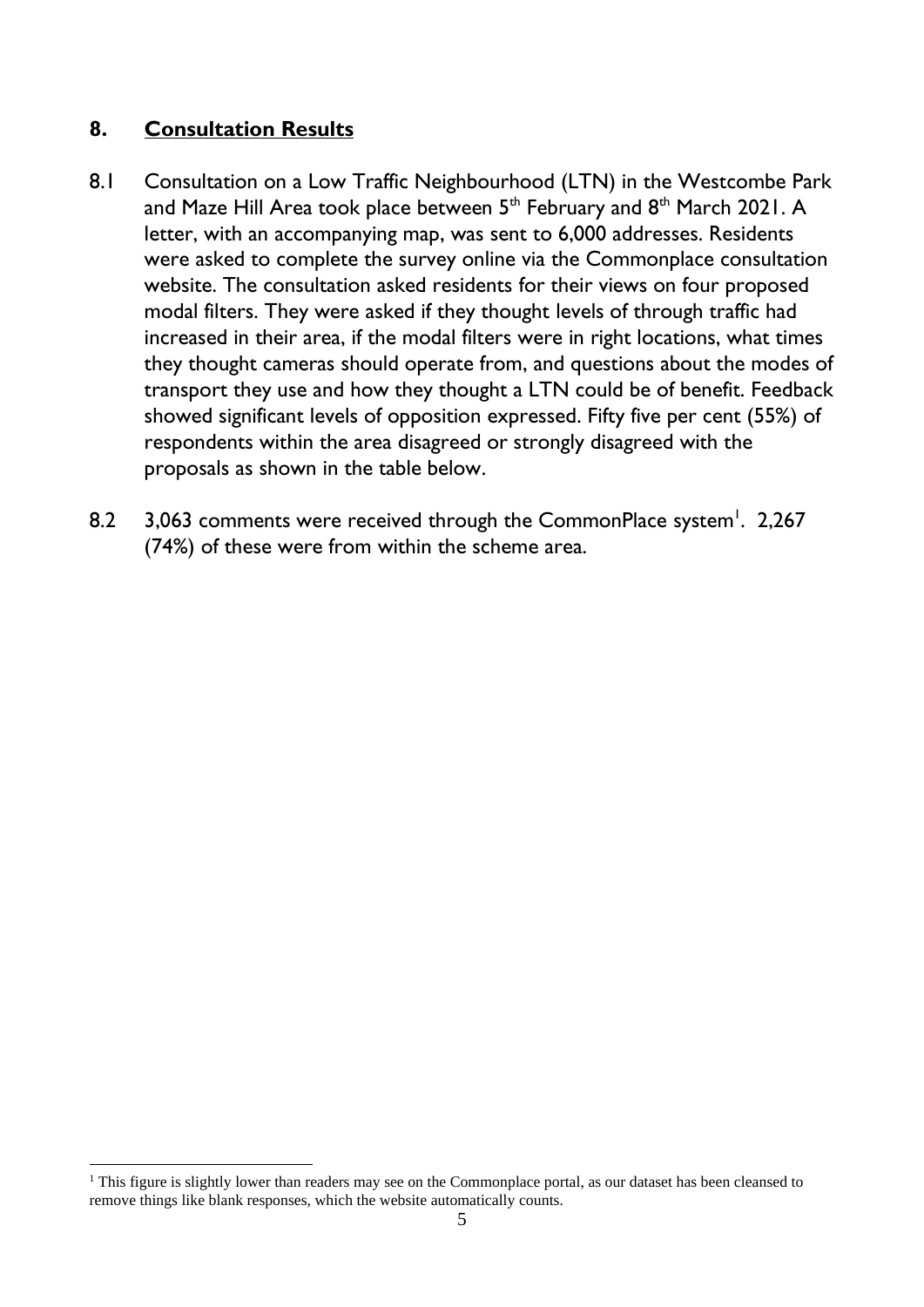8.3 Respondents' sentiments are shown in the table and pie charts below:

| <b>Response</b><br>location | <b>Strongly</b><br>agree | <b>Agree</b> | <b>Neutral</b> | <b>Disagree</b> | <b>Strongly</b><br>disagree |
|-----------------------------|--------------------------|--------------|----------------|-----------------|-----------------------------|
| Within<br>area              | 24%                      | 10%          | 11%            | 11%             | 44%                         |
| Outside<br>area             | 26%                      | 7%           | 8%             | 9%              | 50%                         |
| All areas                   | 25%                      | 9%           | 10%            | 10%             | 46%                         |

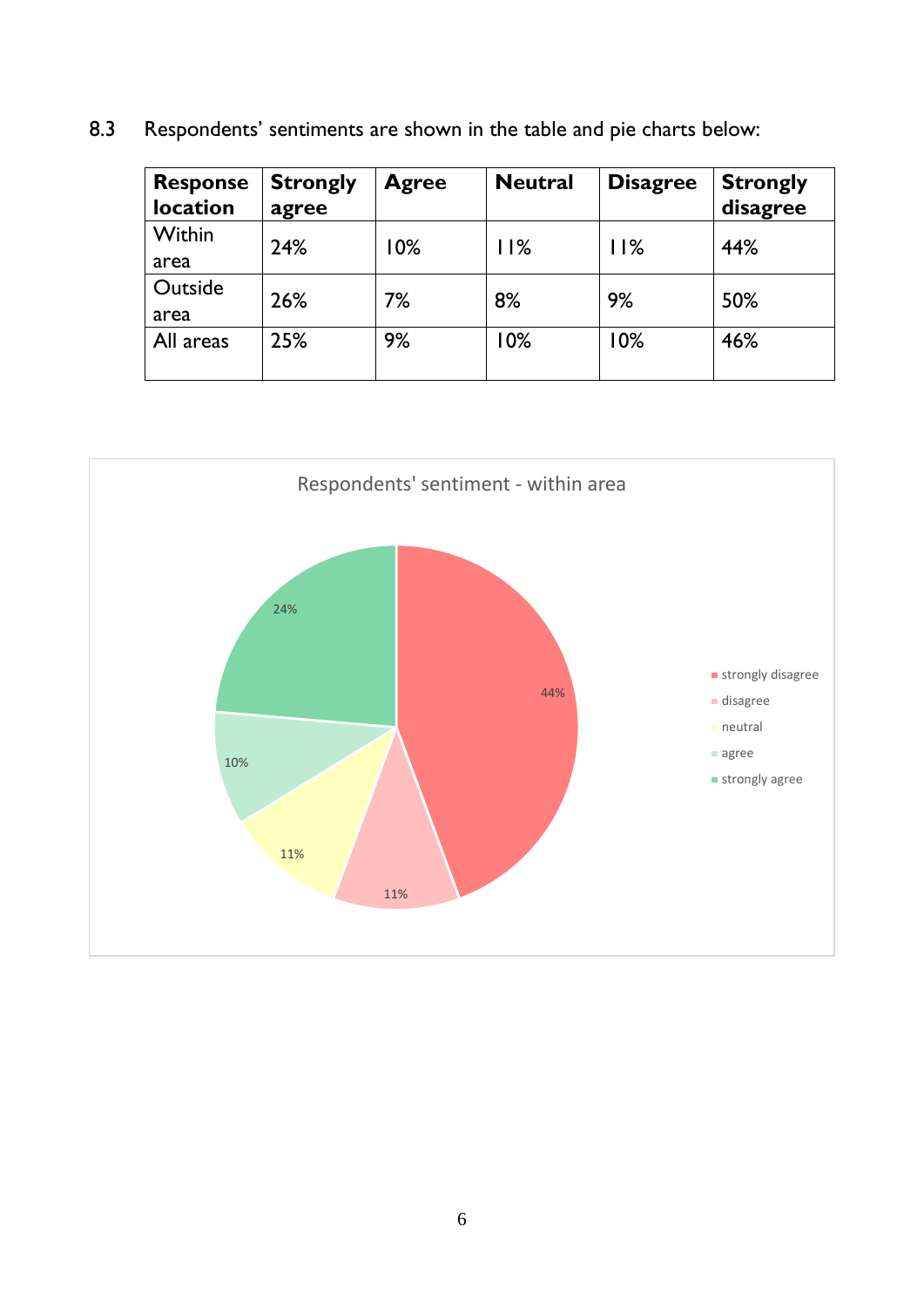

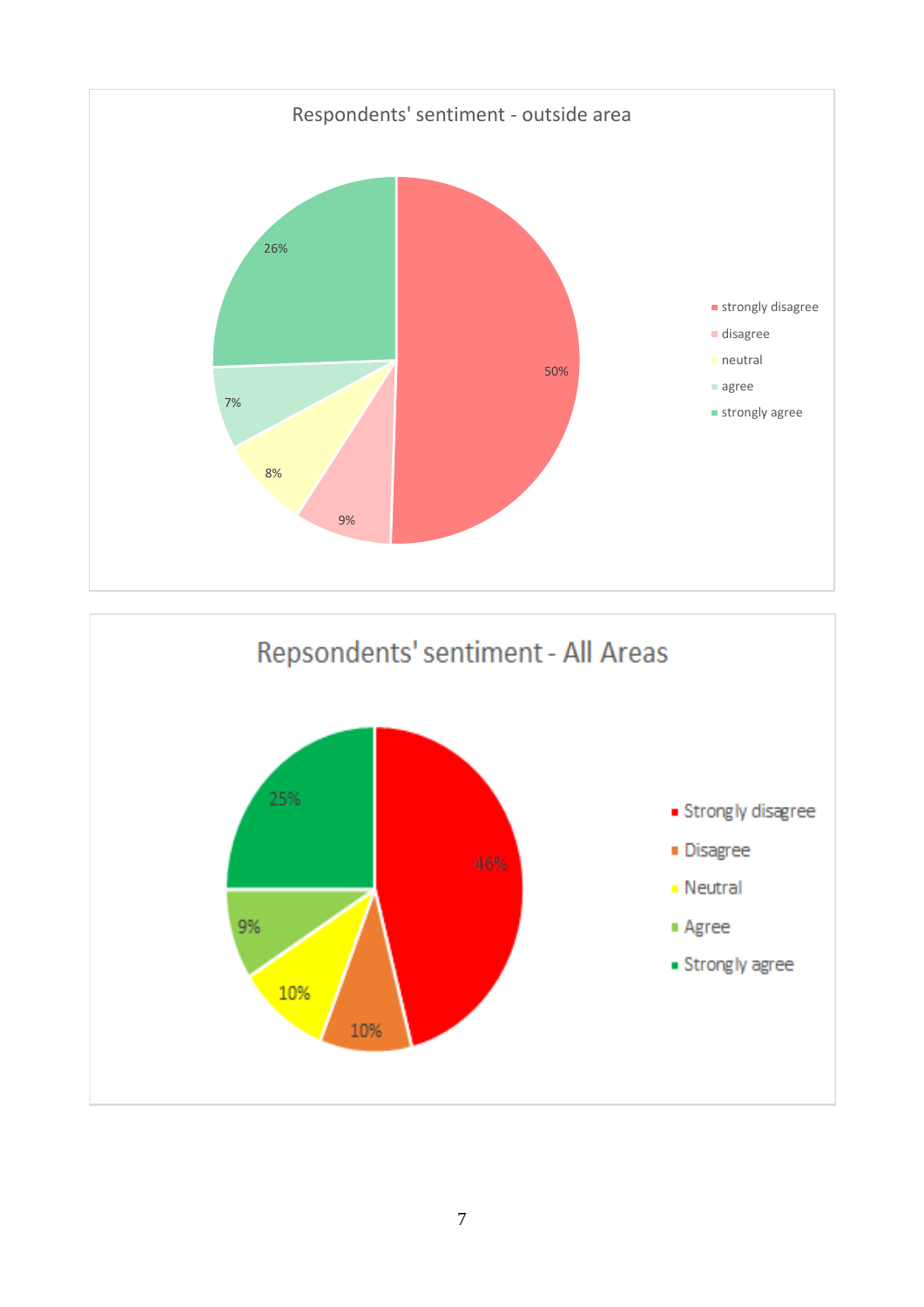8.4 Free text comments from the survey were analysed to identify common themes within the comments. The themes identified are listed in the following table, showing negative and then positive comments. The comments can be viewed in full from the following webpage: [Have Your Say](https://greenersafergreenwich.commonplace.is/proposals/westcombe-park-and-maze-hill-area-low-traffic-neighbourhood)  Today – [Westcombe Park And Maze Hill Area Low Traffic Neighbourhood](https://greenersafergreenwich.commonplace.is/proposals/westcombe-park-and-maze-hill-area-low-traffic-neighbourhood) – [Commonplace](https://greenersafergreenwich.commonplace.is/proposals/westcombe-park-and-maze-hill-area-low-traffic-neighbourhood).

| Theme                                                                                       | Frequency of<br>comments |
|---------------------------------------------------------------------------------------------|--------------------------|
| Negative comments:                                                                          |                          |
| Displacement of traffic and pollution onto main roads                                       | 609                      |
| Cutting off or causing longer journeys to local<br>amenities/services                       | 469                      |
| Displacement of traffic and pollution onto other local roads                                | 382                      |
| Recent traffic increase related to filters in West Greenwich<br>and elsewhere               | 270                      |
| Request for resident permits/exemptions                                                     | 255                      |
| Concerns about new cycle lanes on lower roads                                               | 254                      |
| Concerns about disabled/elderly: exemptions for blue<br>badge/taxi card holders             | 230                      |
| Concerns about people that use cars for work: health<br>visitors, trades people, deliveries | 150                      |
| Concerns that proposals favour more affluent areas / cause<br>segregation                   | 137                      |
| Delays to emergency services                                                                | 9 <sub>1</sub>           |
| Cameras are for revenue raising                                                             | 71                       |
| New developments have increased traffic, especially retail<br>and residential development   | 66                       |
| Concerns about residents that need cars for work or to<br>commute                           | 57                       |
| Concern about changes to/removal of bus lanes                                               | 39                       |
| Hills are too steep to walk or cycle for many                                               | 23                       |
| Silvertown tunnel will make matters worse                                                   | 21                       |
| Use speed cameras or traffic calming to slow traffic, instead<br>of or as well as closures  | 20                       |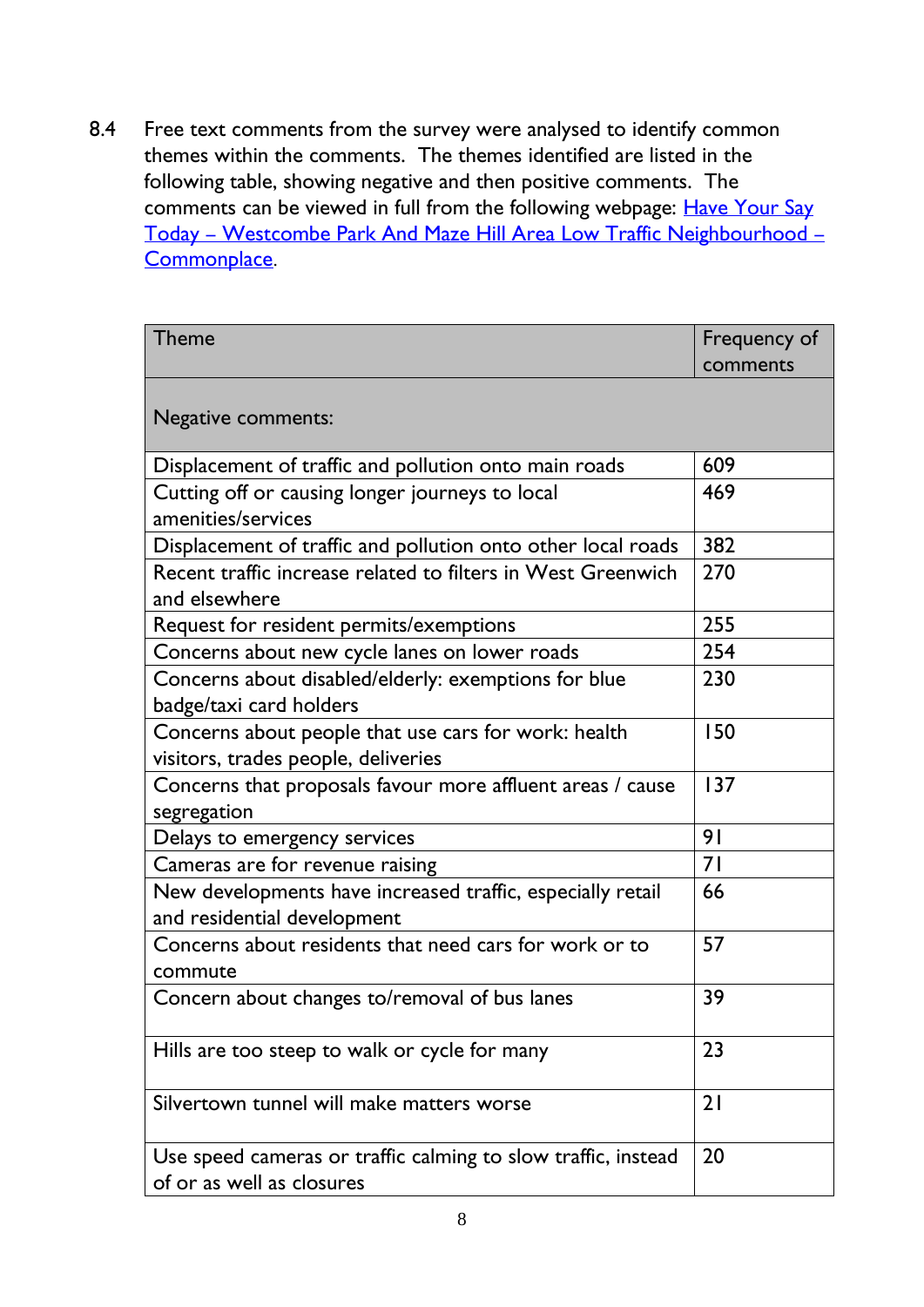| Stop lorries and large vehicles                                                                     | $\overline{17}$ |
|-----------------------------------------------------------------------------------------------------|-----------------|
| These are main/access roads not residential                                                         | 15              |
| Belief that closures are illegal                                                                    | 15              |
| Charlton/east of Blackwall Tunnel Southern Approach<br>should be an LTN too                         | 4               |
| Permits/exemptions for electric/hybrid cars                                                         | 9               |
| Coaches/buses should be banned                                                                      | 9               |
| Add more clear cycle paths and make sure filters are wide<br>enough for cargo bikes                 | 6               |
| Reopen route through park for commuters to use                                                      | 6               |
| Discriminates against women                                                                         | 6               |
| <b>Positive comments:</b>                                                                           |                 |
| Welcome modal filters / bus gates                                                                   | 106             |
| Non-specific message of support                                                                     | 87              |
| Makes roads safer, inc. for children travelling to and from<br>local schools                        | 69              |
| Need to reduce car use in area                                                                      | 62              |
| Would improve quality of life, health and wellbeing of<br>residents                                 | 55              |
| Through traffic needs to be reduced                                                                 | 55              |
| Would improve air quality                                                                           | 53              |
| Would reduce traffic                                                                                | 42              |
| Support closures but should be time limited, to peak times                                          | 29              |
| Need to improve air quality                                                                         | 28              |
| Would make area more cycle and pedestrian friendly                                                  | 17              |
| Maze Hill filter would allow a useful cycle route down<br>toward Cutty Sark when the park is closed |                 |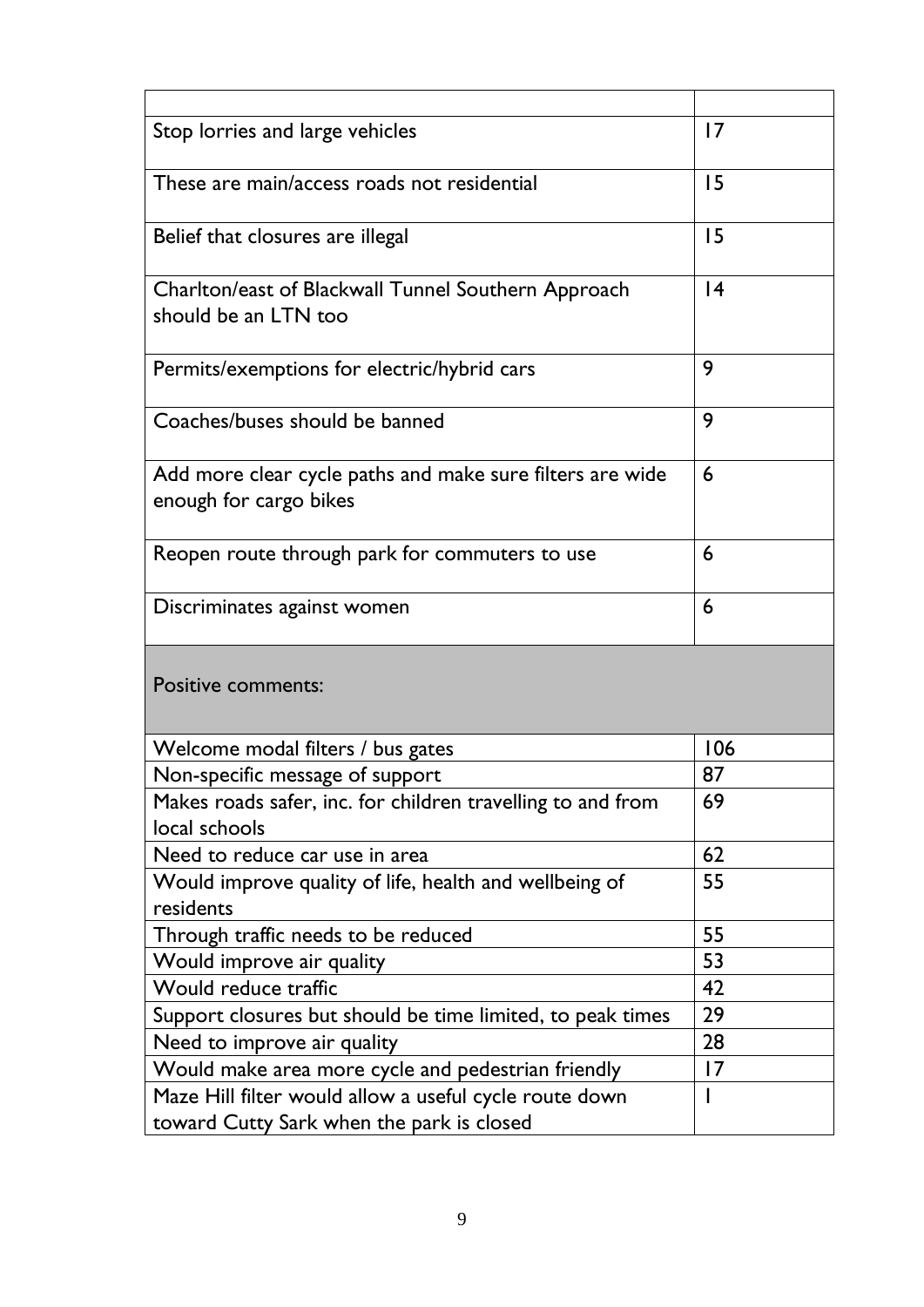- 8.5 The table above shows the range and number of comments related to increased traffic (and impacts of increased traffic, such as pollution). Concerns about the displacement of traffic, increased trip lengths and other trafficrelated issues combine to make up over half of the comments made. A significant body of comments also relate to the potential for exemptions: for residents and/or groups with specific needs. A wider range of themes are identified in the positive comments, and they tend to be made by fewer respondents.
- 8.6 These key and main issues arising from the representations are set out in the table below, with a summary of the response to them:

| <b>Issue</b>                                                                                               | Response                                                                                                                                                                                                  |
|------------------------------------------------------------------------------------------------------------|-----------------------------------------------------------------------------------------------------------------------------------------------------------------------------------------------------------|
| Concerns about the displacement of<br>traffic, increased trip lengths and<br>other traffic-related issues. | The preferred option recommended<br>would avoid these issues.                                                                                                                                             |
| The potential for exempting<br>residents and/or groups with specific<br>needs from the LTN restrictions.   | The preferred option recommended<br>would avoid these issues.                                                                                                                                             |
| Concerns about the impact of traffic<br>levels in the area.                                                | The preferred option recommended<br>incorporates exploring more<br>appropriate traffic calming measures<br>on Maze Hill, Vanbrugh Hill and<br>Westcombe Hill which would help<br>to address these issues. |

#### **8.7 Petitions**

- 8.8 A petition containing 536 signatures, against the implementation of a LTN in the Westcombe Park and Maze Hill area was presented to the meeting of Full Council on 25 February 2021. This petition was considered by the July 2021 Highways Committee and reported to the Full Council meeting of 21 July 2021.
- 8.9 A second petition containing 176 signatures was also presented to the meeting of Full Council on 25 February 2021 and considered by the Highways Committee meeting of July 2021. The petition requested that consideration be given to using number plate recognition technology to allow a resident exemption for camera enforced closures proposed as part of a proposed low traffic neighbourhood in the Westcombe Park and Maze Hill area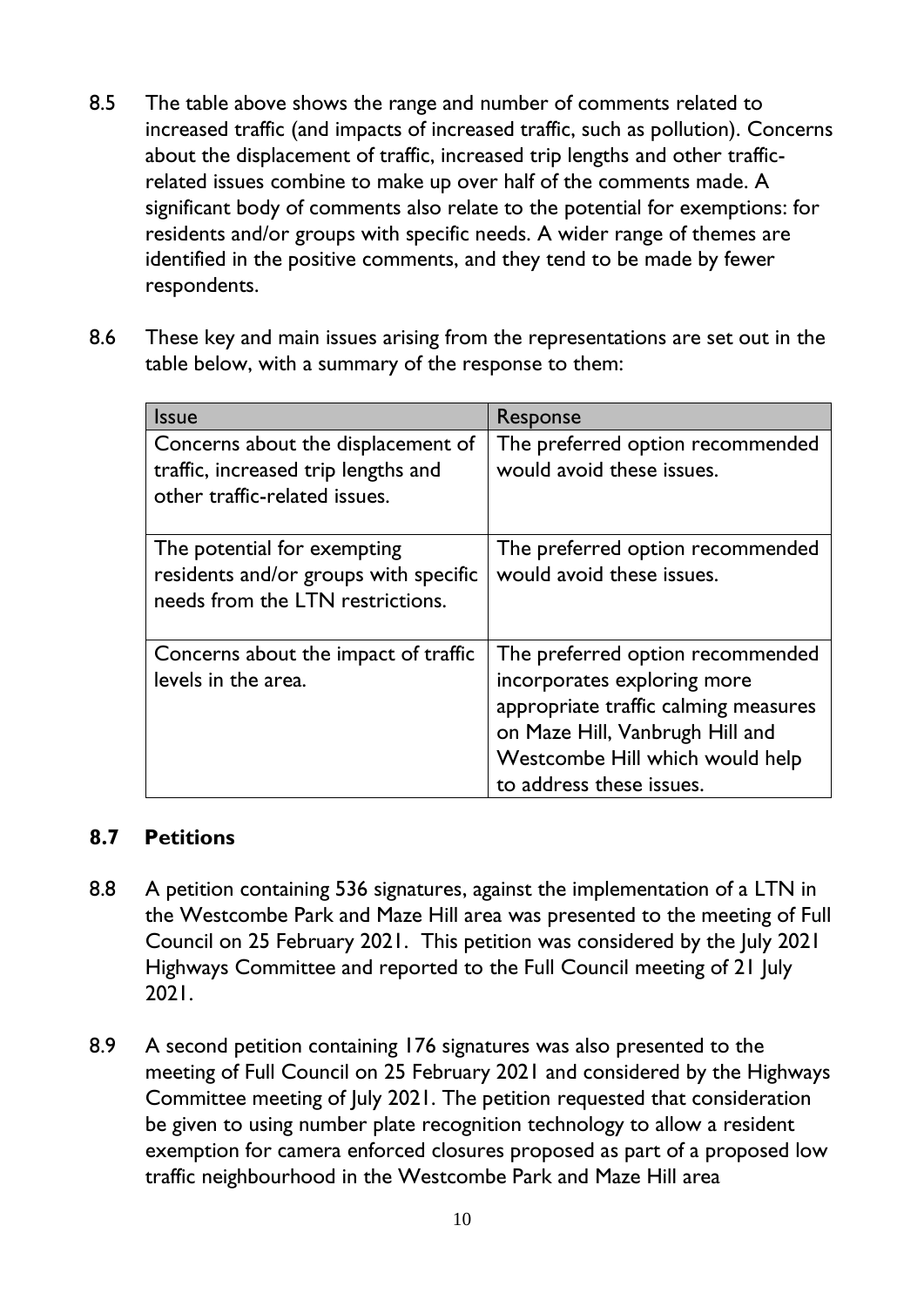- 8.10 A third petition calling for the use of a camera enforced closure, instead of a fixed closure of Halstow Road, as part of the proposals for the Westcombe Park and Maze Hill area LTN was considered by the July Highways Committee and referred to the 21 July Full Council meeting.
- 8.11 Details of the petitions and the recommendations made can be found at the following links:
	- o Highways Committee meeting of July 2021 [Document.ashx \(royalgreenwich.gov.uk\)](https://committees.royalgreenwich.gov.uk/Document.ashx?czJKcaeAi5tUFL1DTL2UE4zNRBcoShgo=g1x90MXwv6jwN1PmrY4LhxnA%2f%2b2ToskskT%2bakxCiLWvegRM44jq6ug%3d%3d&rUzwRPf%2bZ3zd4E7Ikn8Lyw%3d%3d=pwRE6AGJFLDNlh225F5QMaQWCtPHwdhUfCZ%2fLUQzgA2uL5jNRG4jdQ%3d%3d&mCTIbCubSFfXsDGW9IXnlg%3d%3d=hFflUdN3100%3d&kCx1AnS9%2fpWZQ40DXFvdEw%3d%3d=hFflUdN3100%3d&uJovDxwdjMPoYv%2bAJvYtyA%3d%3d=ctNJFf55vVA%3d&FgPlIEJYlotS%2bYGoBi5olA%3d%3d=NHdURQburHA%3d&d9Qjj0ag1Pd993jsyOJqFvmyB7X0CSQK=ctNJFf55vVA%3d&WGewmoAfeNR9xqBux0r1Q8Za60lavYmz=ctNJFf55vVA%3d&WGewmoAfeNQ16B2MHuCpMRKZMwaG1PaO=ctNJFf55vVA%3d)
	- o Full Council Meeting of 21 July 2021 [CMIS > Calendar of Meetings \(royalgreenwich.gov.uk\)](https://committees.royalgreenwich.gov.uk/CalendarofMeetings/tabid/70/ctl/ViewMeetingPublic/mid/397/Meeting/2364/Committee/81/SelectedTab/Documents/Default.aspx)
- 8.12 The petitions included the following key and main issues:

| <b>Issue</b>                                                                                                                                                            | Response                                                      |
|-------------------------------------------------------------------------------------------------------------------------------------------------------------------------|---------------------------------------------------------------|
| Concerns about congestion,<br>increased trip lengths and other<br>traffic-related issues.                                                                               | The preferred option recommended<br>would avoid these issues. |
|                                                                                                                                                                         |                                                               |
| The potential for exempting<br>residents from the LTN restrictions                                                                                                      | The preferred option recommended<br>would avoid these issues. |
| The use of a camera enforced<br>closure instead of a<br>fixed closure of Halstow Road,<br>allowing it to operate on a timed<br>basis as proposed for other<br>closures. | The preferred option recommended<br>would avoid this issue.   |

8.13 A number of petitions relating to the West Greenwich LTN were also presented to the Council (five supporting the West Greenwich LTN and four against). These petitions are summarised in the decision report "West [Greenwich Traffic Reduction Scheme -](https://committees.royalgreenwich.gov.uk/Document.ashx?czJKcaeAi5tUFL1DTL2UE4zNRBcoShgo=Rj7u9xA3cPLi1ckiFyKI0jXjtBO4GLFcJR9xRRXEU6hMf9UimqZR7w%3d%3d&rUzwRPf%2bZ3zd4E7Ikn8Lyw%3d%3d=pwRE6AGJFLDNlh225F5QMaQWCtPHwdhUfCZ%2fLUQzgA2uL5jNRG4jdQ%3d%3d&mCTIbCubSFfXsDGW9IXnlg%3d%3d=hFflUdN3100%3d&kCx1AnS9%2fpWZQ40DXFvdEw%3d%3d=hFflUdN3100%3d&uJovDxwdjMPoYv%2bAJvYtyA%3d%3d=ctNJFf55vVA%3d&FgPlIEJYlotS%2bYGoBi5olA%3d%3d=NHdURQburHA%3d&d9Qjj0ag1Pd993jsyOJqFvmyB7X0CSQK=ctNJFf55vVA%3d&WGewmoAfeNR9xqBux0r1Q8Za60lavYmz=ctNJFf55vVA%3d&WGewmoAfeNQ16B2MHuCpMRKZMwaG1PaO=ctNJFf55vVA%3d) Modifications to the West Greenwich [LTN](https://committees.royalgreenwich.gov.uk/Document.ashx?czJKcaeAi5tUFL1DTL2UE4zNRBcoShgo=Rj7u9xA3cPLi1ckiFyKI0jXjtBO4GLFcJR9xRRXEU6hMf9UimqZR7w%3d%3d&rUzwRPf%2bZ3zd4E7Ikn8Lyw%3d%3d=pwRE6AGJFLDNlh225F5QMaQWCtPHwdhUfCZ%2fLUQzgA2uL5jNRG4jdQ%3d%3d&mCTIbCubSFfXsDGW9IXnlg%3d%3d=hFflUdN3100%3d&kCx1AnS9%2fpWZQ40DXFvdEw%3d%3d=hFflUdN3100%3d&uJovDxwdjMPoYv%2bAJvYtyA%3d%3d=ctNJFf55vVA%3d&FgPlIEJYlotS%2bYGoBi5olA%3d%3d=NHdURQburHA%3d&d9Qjj0ag1Pd993jsyOJqFvmyB7X0CSQK=ctNJFf55vVA%3d&WGewmoAfeNR9xqBux0r1Q8Za60lavYmz=ctNJFf55vVA%3d&WGewmoAfeNQ16B2MHuCpMRKZMwaG1PaO=ctNJFf55vVA%3d)". That report identifies "*Diversion of traffic to other areas, especially the Maze Hill and Westcombe Park area*" as a key and main issue in relation to that scheme. In response to this (and other relevant considerations) the decision resulted in amendments to the West Greenwich LTN to allow vehicular access through a camera enforced modal filter on Hyde Vale, between 7am and 9am Monday to Friday (and to exempt taxis and refuse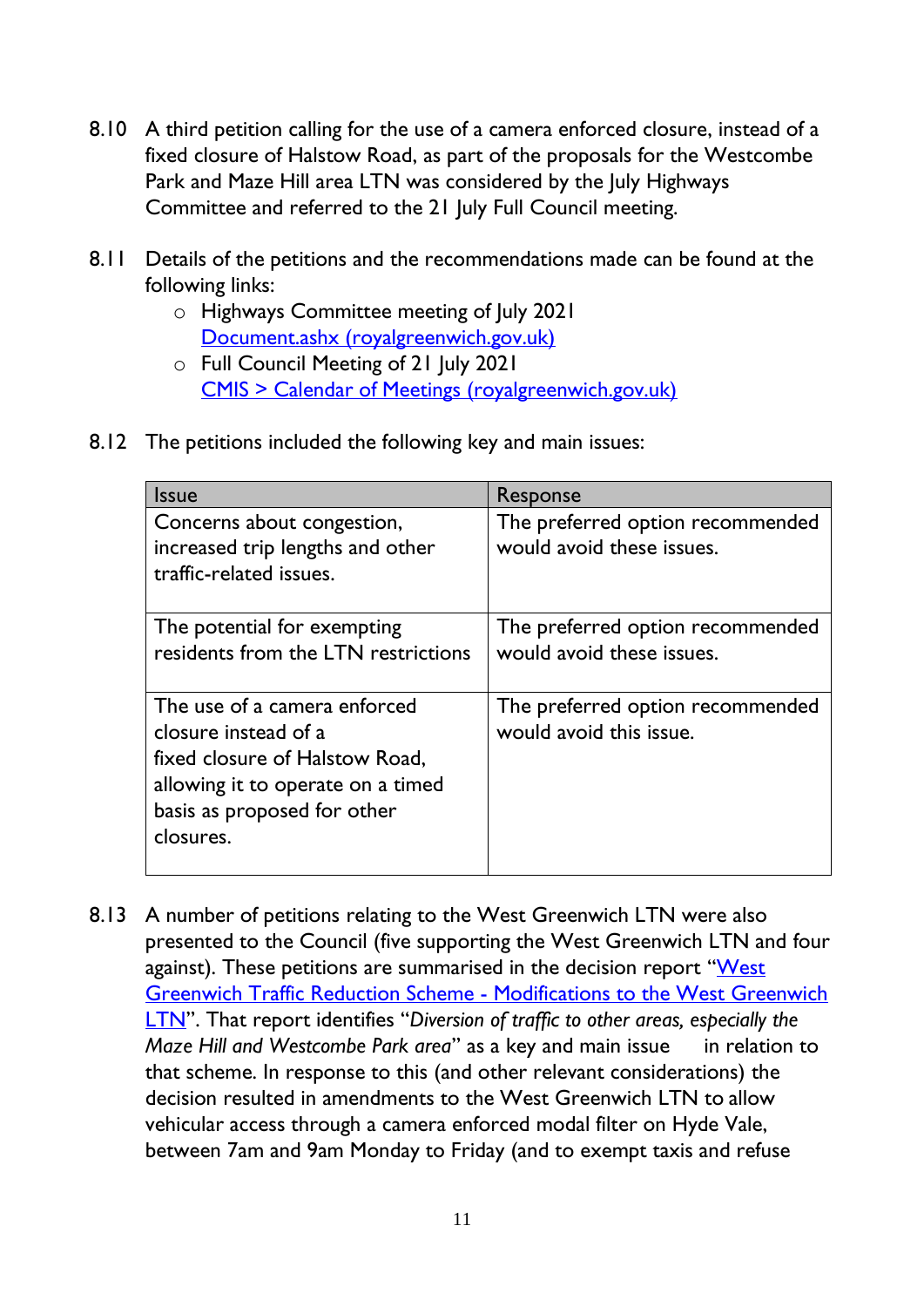vehicles from the camera enforced modal filters). The report noted the amendment would:

*"…offer a more equitable approach to managing through traffic in the area. It would provide additional road capacity at the time of highest demand, with a view to mitigating the traffic, health and road safety concerns identified about the surrounding road network.*"

#### **8.14 Emergency Services**

8.15 The emergency services all support the aims and objectives of schemes that are designed to reduce traffic and improve air quality. We have liaised closely with representatives from all three emergency services and have also participated in pan-London working groups with them to identify ways to incorporate their access needs into traffic reduction schemes. Based on issues identified across the London region, the Emergency Services have indicated that they prefer LTN schemes that are not solely enforced by hard closures, but include camera enforced restrictions to allow access routes for their crews.

#### **8.16 Road casualty data**

- 8.17 In consultation feedback and other communications, concerns were raised that people felt road danger had increased in the Westcombe Park and Maze Hill area. It is not possible to do a full analysis with the data available to-date (we would usually compare three years post-implementation data with the three years pre-implementation).
- 8.18 The most recent collision data that is available for the Maze Hill and Westcombe Park area (1st July 2020 to 30th June 2021) was compared with the same period in the four previous years. The data does not indicate a significant change in the number or distribution of collisions that caused injuries in the Westcombe Park and Maze Hill area in the most recent periods for which data is available. A summary of this analysis can be found at Appendix A of this report.

#### **8.19 West Greenwich Low Traffic Neighbourhood public meetings**

8.20 Two public meetings were held at the University of Greenwich on  $23<sup>rd</sup>$ September 2021, as part of the [ongoing public consultation](https://greenersafergreenwich.commonplace.is/proposals/west-greenwich-low-traffic-neighbourhood) on the [experimental West Greenwich LTN.](https://greenersafergreenwich.commonplace.is/proposals/west-greenwich-low-traffic-neighbourhood) The meetings allowed the decision maker to listen to stakeholders views and for stakeholders to hear each other's views. Diversion of traffic by the scheme to other areas, especially the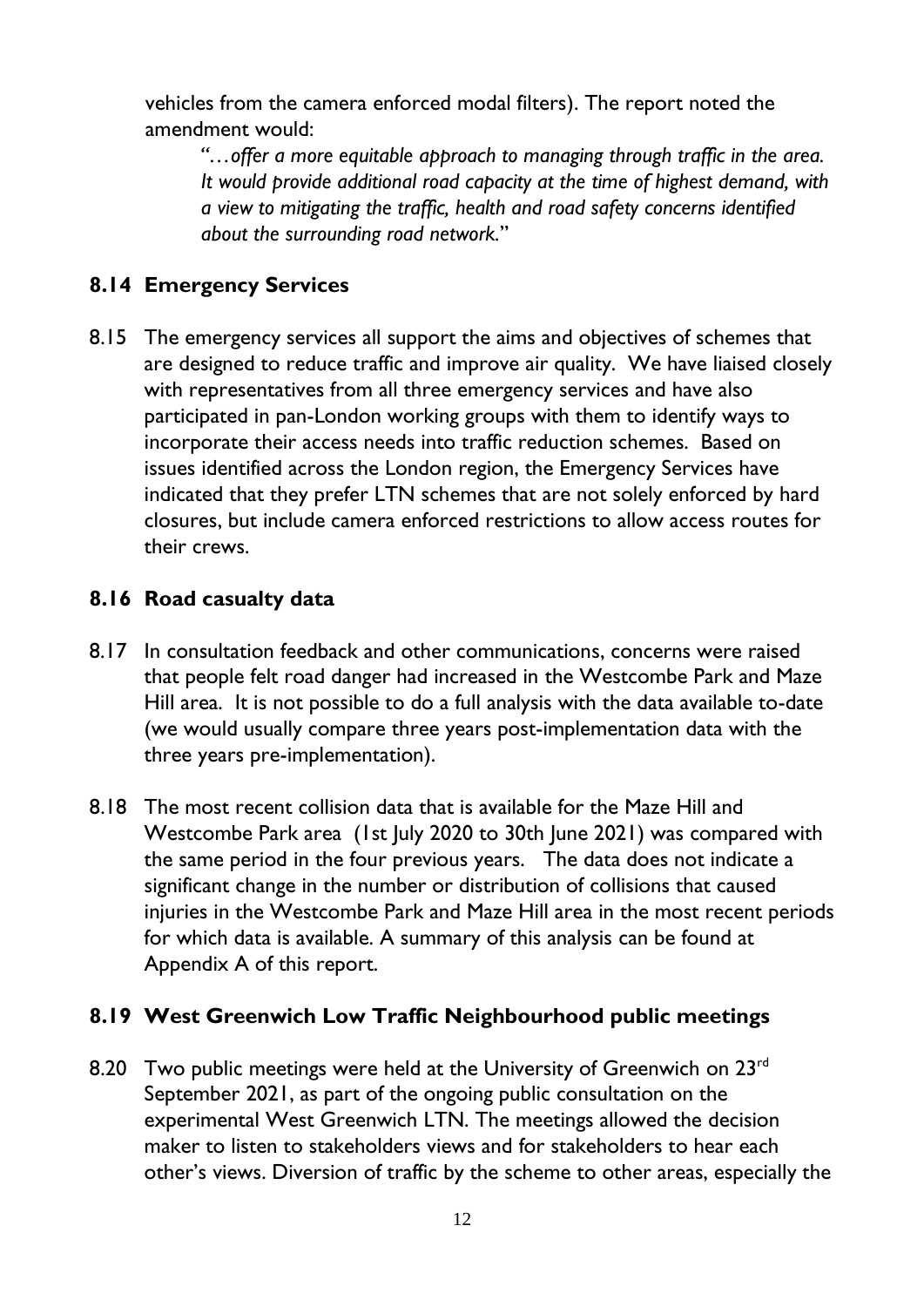Maze Hill and Westcombe Park area, was an issue raised by a number of speakers.

8.21 Notwithstanding the issues raised at the public meetings held on  $23<sup>rd</sup>$ September 2021 which suggest a link between the West Greenwich LTN and the Westcombe Park and Maze Hill LTN – for example the diversion of traffic by the West Greenwich LTN scheme to the Maze Hill and Westcombe Park area (see paragraph 8.22 above) - it should be noted that any decision made pursuant to this report does not represent any decision made in respect of the West Greenwich LTN, which will be the subject of a separate decision report in due course.

#### **9 Next Steps: Communication and Implementation of the Decision**

- 9.1 The decision made pursuant to this report will be published on the Council's website and the Westcombe Park and Maze Hill Low Traffic Neighbourhood webpage content will also be updated accordingly to reflect the decision made.
- 9.2 If the Preferred Option is selected (not to proceed with the scheme proposals outlined in the initial engagement), the next step would be explore the scope for more appropriate traffic calming measures on Maze Hill, Vanbrugh Hill and Westcombe Hill.

## **Long-Term Strategy**

- 9.3 It is proposed that the Council develops a borough-wide, over-arching Sustainable Transport Strategy, building on the strategy set out in its Local Implementation Plan for transport, Carbon Neutral Plan and other documents. It would seek to provide a joined-up approach to the following issues:
	- Vision Zero (casualty reduction) schemes
	- Speed management schemes
	- Freight management
	- Behaviour change
	- Public transport improvements
	- Cycling schemes
	- Walking schemes
	- Cycling schemes
	- Traffic reduction schemes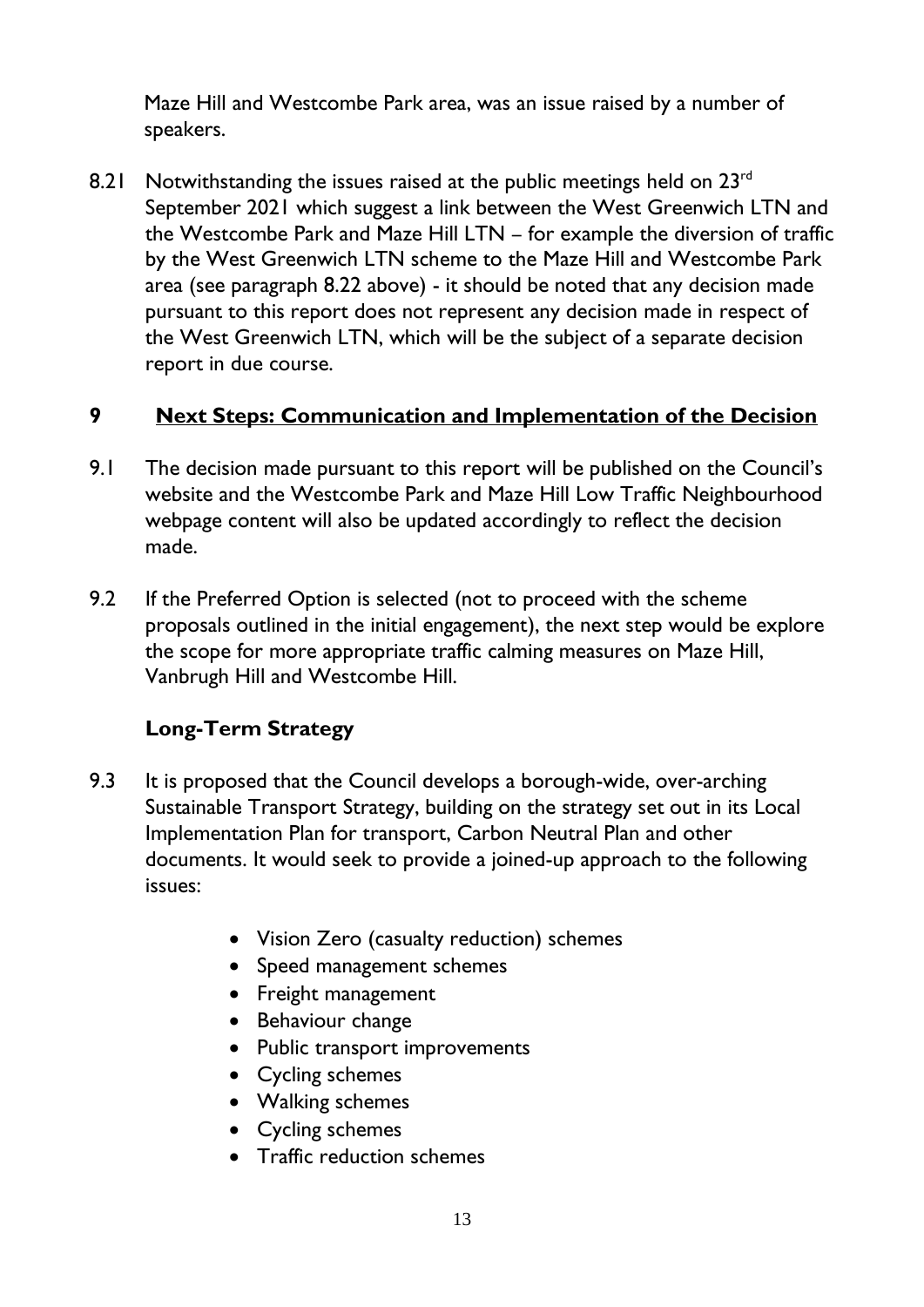# **10. Cross-Cutting Issues and Implications**

| <b>Issue</b>                                  | <b>Implications</b>                                                                                                                                                                                                                                                                                                                                                                                                                                                                                                                                                                                                                                             | <b>Sign-off</b>                                                                                                           |
|-----------------------------------------------|-----------------------------------------------------------------------------------------------------------------------------------------------------------------------------------------------------------------------------------------------------------------------------------------------------------------------------------------------------------------------------------------------------------------------------------------------------------------------------------------------------------------------------------------------------------------------------------------------------------------------------------------------------------------|---------------------------------------------------------------------------------------------------------------------------|
| <b>Legal including</b><br>Human Rights<br>Act | LTNs are made as traffic regulation<br>orders under the Road Traffic<br>Regulation Act 1984 (RTRA 1984),<br>which could be either an experimental<br>or permanent order in this instance.                                                                                                                                                                                                                                                                                                                                                                                                                                                                       | Eleanor Penn,<br><b>Assistant Head of</b><br><b>Legal Services</b><br>(Planning &<br>Procurement),<br>$17th$ January 2022 |
|                                               | As part of that process, there is an<br>opportunity for the public and<br>stakeholders to make representations<br>and objections. Under the Council's<br>Constitution they would need to be<br>considered by the Cabinet Member if<br>any significant and substantial or<br>material objections are received.                                                                                                                                                                                                                                                                                                                                                   |                                                                                                                           |
|                                               | Although Option 2 is recommended, if<br>the Cabinet Member decided upon<br>Option I (proceed with the scheme<br>proposals outlined in the initial<br>engagement), the Cabinet Member<br>would also need to consider the<br>Council's duty in S122 of the RTRA<br>1984 when exercising powers under the<br>Act to exercise its functions (so far as<br>practicable) to secure the expeditious,<br>convenient and safe movement of<br>vehicular and other traffic (including<br>pedestrians) and the provision of<br>suitable and adequate parking facilities<br>on and off the highway, including a<br>number of particular matters set out in<br>the provision. |                                                                                                                           |
|                                               | Similarly, it is considered that a decision<br>to leave the highway and traffic<br>regulation as recommended would not<br>interfere with human rights. It would<br>result in no change from the status quo.                                                                                                                                                                                                                                                                                                                                                                                                                                                     |                                                                                                                           |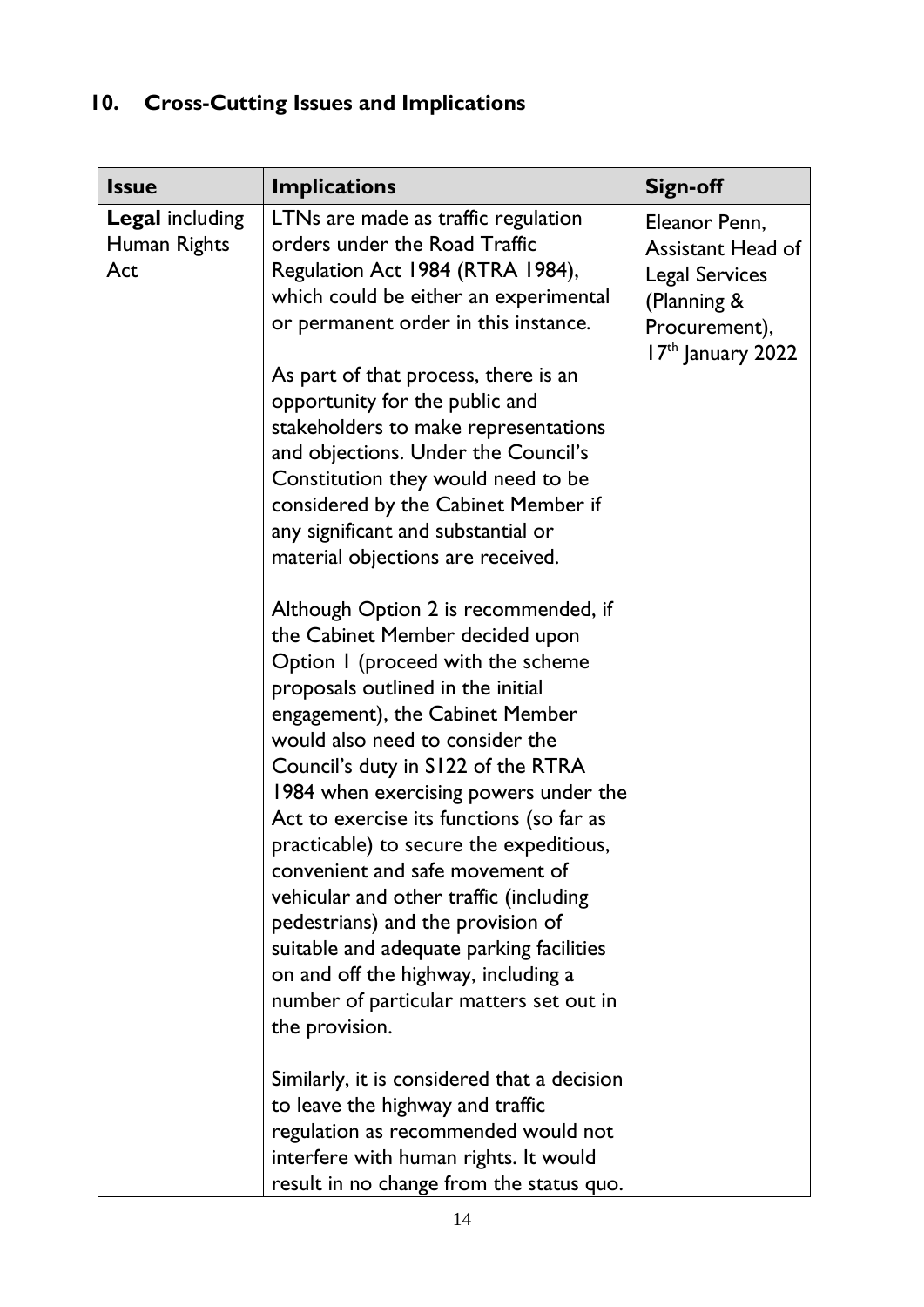|                                       | Were there to be any interference with<br>human rights from traffic management<br>measures, it is open to the Cabinet<br>Member to conclude that it is<br>proportionate and necessary in the<br>circumstances. The Cabinet Member<br>should consider that issue should<br>Option I be decided upon.                                                                                                                                                                                                                                                                                                                                                                                                                      |                                                                                 |
|---------------------------------------|--------------------------------------------------------------------------------------------------------------------------------------------------------------------------------------------------------------------------------------------------------------------------------------------------------------------------------------------------------------------------------------------------------------------------------------------------------------------------------------------------------------------------------------------------------------------------------------------------------------------------------------------------------------------------------------------------------------------------|---------------------------------------------------------------------------------|
| <b>Finance and</b><br>other resources | The Cabinet Member for Environment,<br>Sustainability & Transport is requested<br>to note and consider the responses<br>received to the proposals for the<br><b>Westcombe Park and Maze Hill area</b><br>Low Traffic Neighbourhood Scheme as<br>set out in the report, and to agree not<br>to implement the scheme as consulted<br>in view of the responses and pending<br>the outcome of the traffic modelling<br>work currently being undertaken.<br>This work is being funded from LIP<br>funding already allocated by TfL<br>If the preferred option is agreed, a<br>further decision on the future of the<br>proposals would be required to be<br>made by the Cabinet Member,<br>considering this further analysis. | <b>Sue Rock</b><br>Accountancy<br><b>Business Change</b><br>Manager<br>05/01/22 |
| <b>Equalities</b>                     | The decisions recommended through<br>this paper have a remote or low<br>relevance to the substance of the<br>Equality Act. There is no apparent<br>equality impact on end users.<br>Any future decision taken as a result of<br>exploring the scope for appropriate<br>traffic calming measures (as proposed in<br>the preferred option) would need to<br>consider its relevance to the<br>requirement under the Public Sector<br>Equality Duty (s149 of the Equality Act                                                                                                                                                                                                                                                | Ryan Bunce,<br>Transport<br><b>Strategy</b><br>Manager.<br>26.11.21             |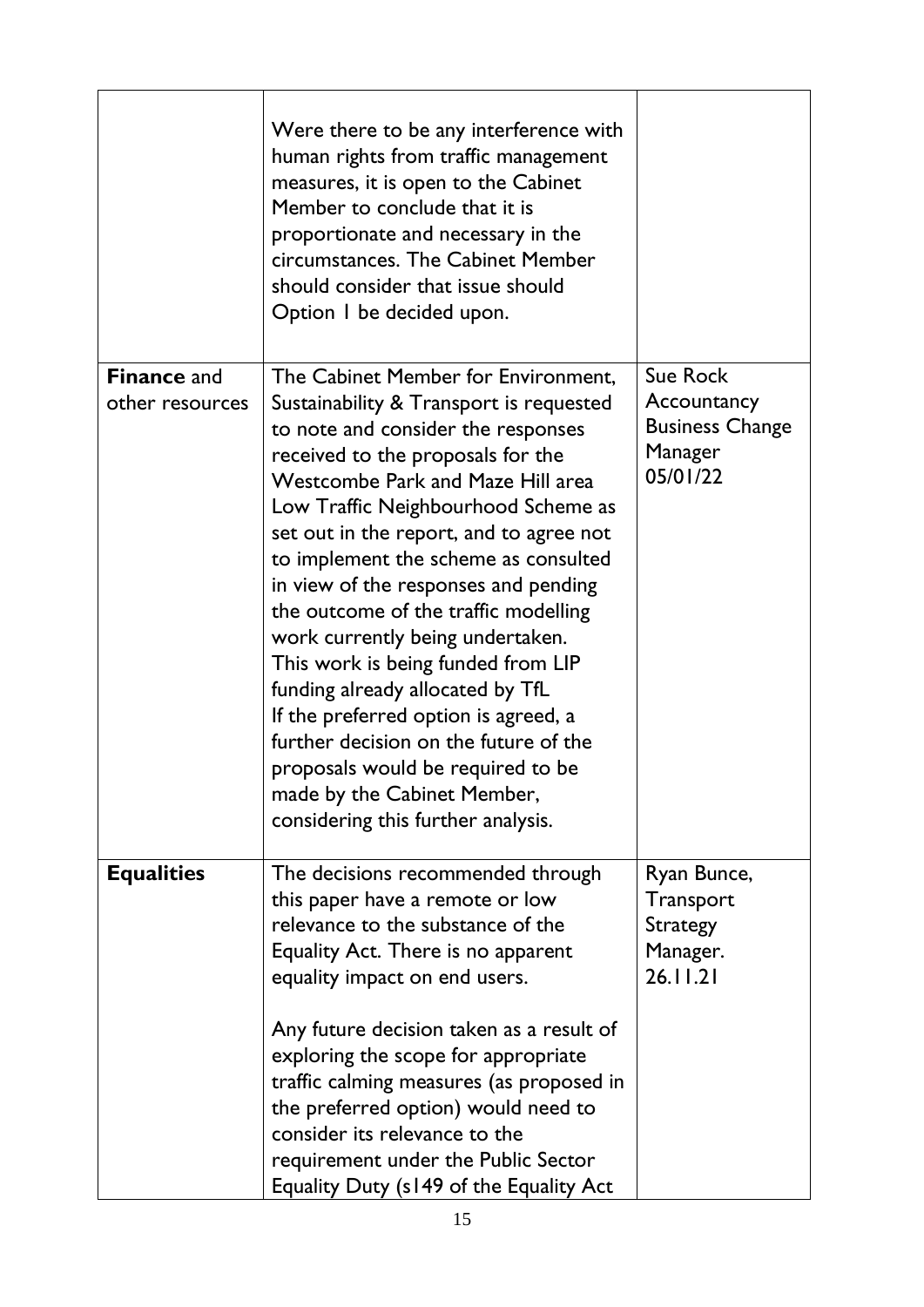|                          | 2010) to have due regard to: (i)<br>eliminate unlawful discrimination,<br>harassment, victimisation and other<br>conduct prohibited by the Act, (ii)<br>advance equality of opportunity<br>between people from different groups,<br>and (iii) foster good relations between<br>people from different groups.<br>The recommendation made in this                                                                                                                                                                                                        |                                                                     |
|--------------------------|--------------------------------------------------------------------------------------------------------------------------------------------------------------------------------------------------------------------------------------------------------------------------------------------------------------------------------------------------------------------------------------------------------------------------------------------------------------------------------------------------------------------------------------------------------|---------------------------------------------------------------------|
|                          | report is not to proceed with the<br>scheme proposals outlined in the initial<br>engagement. It is also recommended<br>that the Council explore the scope for<br>appropriate traffic calming measures . If<br>the decision made follows the<br>recommendation, then the results of<br>the investigation into appropriate traffic<br>calming measures (and the Council's<br>wider transport strategy) will be<br>considered in the light of the Council's<br>Equality and Equity Charter and the<br><b>Council's Equality Objectives 2020-</b><br>2024. |                                                                     |
| <b>Climate</b><br>cnange | The displacement of traffic on<br>surrounding road network does not<br>align with the Royal Borough's Carbon<br>Neutral Plan. The preferred option<br>recommended through this paper is not<br>to implement the scheme as consulted<br>on. This is likely to have remote or low<br>relevance to the Royal Borough's<br>Carbon Neutral Plan.<br>The preferred option also includes                                                                                                                                                                      | Ryan Bunce,<br>Transport<br><b>Strategy</b><br>Manager.<br>26.11.21 |
|                          | exploring the scope for more<br>appropriate traffic calming measures on<br>Maze Hill, Vanbrugh Hill and<br>Westcombe Hill. This is likely to have<br>some positive effect on issues identified<br>in the Carbon Neutral Plan:                                                                                                                                                                                                                                                                                                                          |                                                                     |